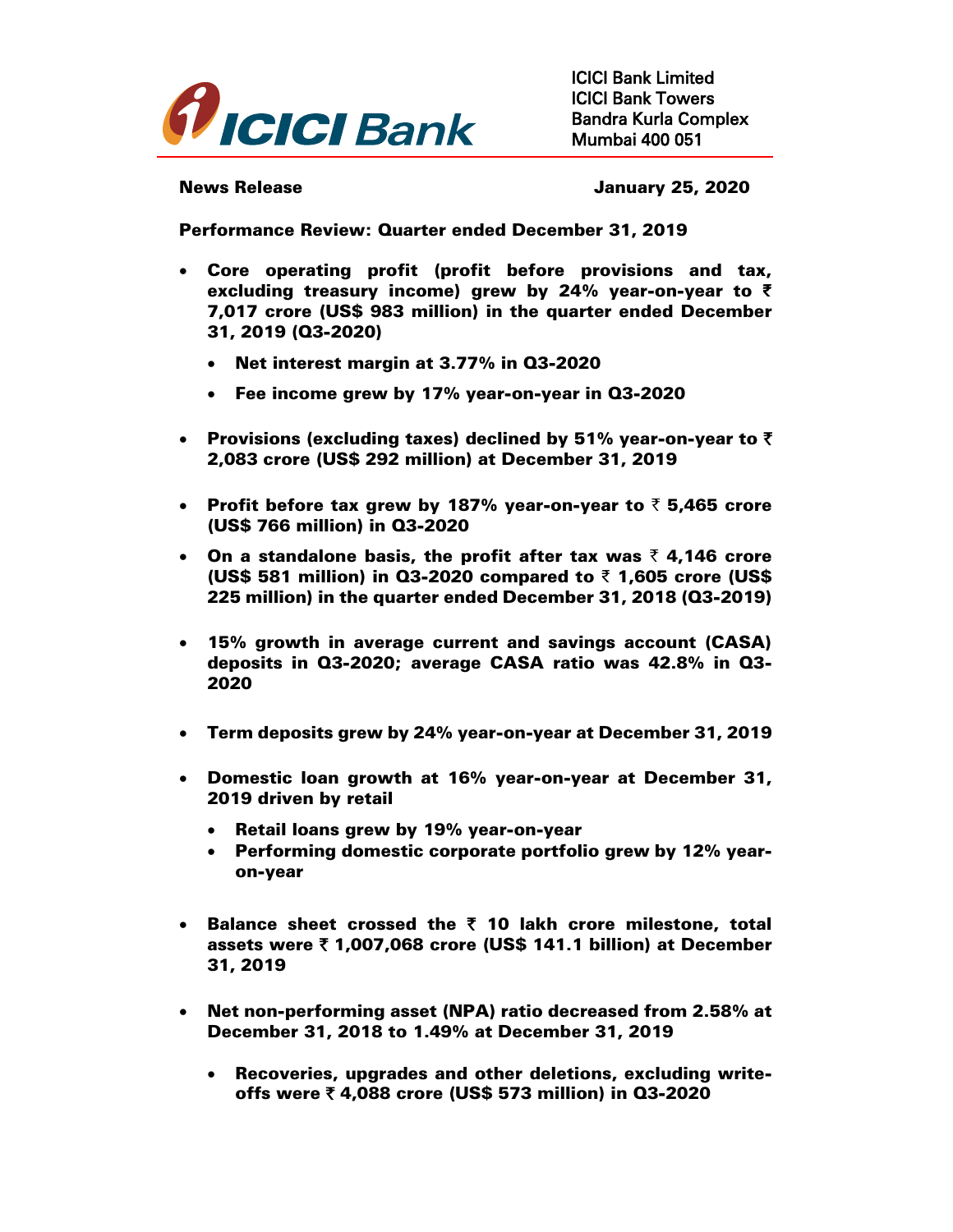

 Total capital adequacy ratio of 16.50% and Tier-1 capital adequacy ratio of 14.98% on a standalone basis at December 31, 2019, including profits for nine months ended December 31, 2019 (9M-2020)

The Board of Directors of ICICI Bank Limited (NSE: ICICIBANK, BSE: 532174, NYSE: IBN) at its meeting held at Mumbai today, approved the standalone and consolidated accounts of the Bank for the quarter ended December 31, 2019. The statutory auditors have conducted a limited review and have issued an unmodified report on the standalone and consolidated financial statements for the quarter ended December 31, 2019.

## Profit & loss account

- The core operating profit (profit before provisions and tax, excluding treasury income) increased by 24% year-on-year to ₹ 7,017 crore (US\$ 983 million) in the quarter ended December 31, 2019 (Q3-2020) from ₹ 5,667 crore (US\$ 794 million) in the quarter ended December 31, 2018 (Q3-2019)
- Net interest income (NII) increased by 24% year-on-year to  $\bar{\tau}$  8,545 crore (US\$ 1.2 billion) in Q3-2020 from  $\bar{\tau}$  6,875 crore (US\$ 1.0 billion) in Q3-2019
- The net interest margin was 3.77% in Q3-2020 compared to 3.64% in the quarter ended September 30, 2018 (Q2-2020) and 3.40% in Q3-2019
- Non-interest income, excluding treasury income, was ₹ 4,043 crore (US\$ 566 million) in Q3-2020 compared to ₹ 3,404 crore (US\$ 477 million) in Q3-2019
	- Fee income grew by 17% year-on-year to ₹ 3,596 crore (US\$ 504 million) in Q3-2020 from ₹ 3,062 crore (US\$ 429 million) in Q3-2019. Retail fees constituted 77% of total fees in Q3-2020
- Treasury income grew by 11% year-on-year to  $\bar{\tau}$  531 crore (US\$ 74 million) in Q3-2020 from ₹479 crore (US\$ 67 million) in Q3-2019
- Provisions (excluding taxes) declined by 51% year-on-year to ₹ 2,083 crore (US\$ 292 million) in Q3-2020 from ₹ 4,244 crore (US\$ 595 million) in Q3-2019
- On a standalone basis, the profit after tax was  $\bar{\tau}$  4,146 crore (US\$ 581 million) in Q3-2020 compared to ₹ 1,605 crore (US\$ 225 million) in Q3- 2019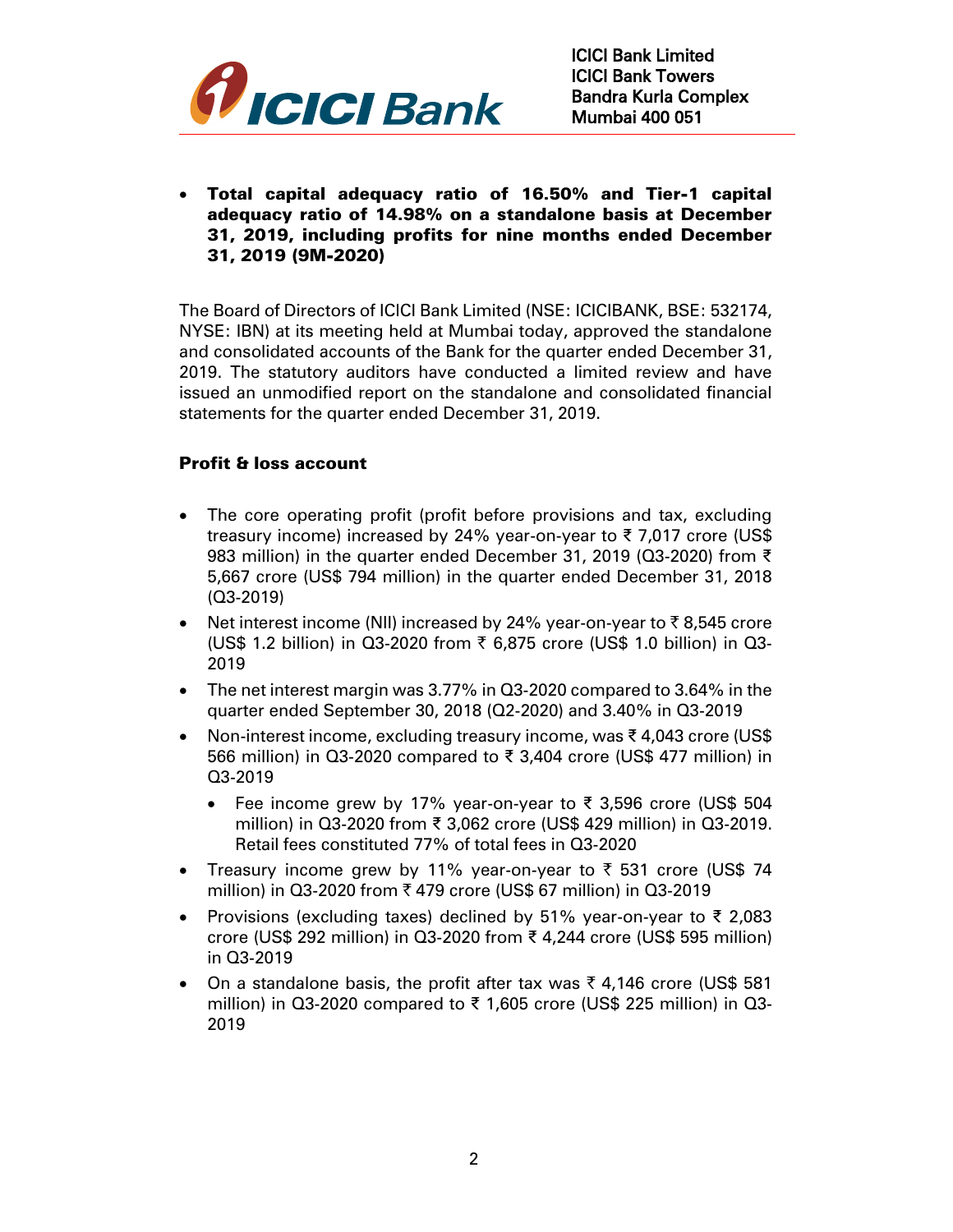

# Operating review

## Credit growth

The year-on-year growth in domestic advances was 16% at December 31, 2019. The Bank has continued to leverage its strong retail franchise, resulting in a 19% year-on-year growth in the retail loan portfolio at December 31, 2019. Including non-fund outstanding, retail was 52.0% of the total portfolio at December 31, 2019. Growth in the performing domestic corporate portfolio was about 12% year-on-year. Total advances increased by 13% year-on-year to  $\overline{\mathfrak{c}}$  635,654 crore (US\$ 89.0 billion) at December 31, 2019 from ` 564,308 crore (US\$ 79.1 billion) at December 31, 2018.

# Deposit growth

Total deposits increased by 18% year-on-year to  $\bar{\tau}$  716,345 crore (US\$ 100.3) billion) at December 31, 2019. Average current and savings account (CASA) deposits increased by 15% year-on-year in Q3-2020. The average CASA ratio was 42.8% in Q3-2020 compared to 42.2% in Q2-2020 and 46.0% in Q3-2019. The period-end CASA ratio was 47.0% at December 31, 2019 compared to 46.7% at September 30, 2019 and 49.3% at December 31, 2018. Term deposits increased by 24% year-on-year to  $\bar{\tau}$  379,936 crore (US\$ 53.2 billion) at December 31, 2019.

The Bank had a network of 5,275 branches and 15,589 ATMs at December 31, 2019.

## Digital initiatives and transactions

In the month of January, the Bank launched India's largest API (application programming interface) Banking portal. This consists of 250 APIs and enables businesses, fintechs, corporates and e-commerce start-ups to easily partner with the Bank and co-create innovative customer solutions in a frictionless manner, with the convenience of a single portal. The APIs are available across an array of product and service categories.

The Bank recently launched a cardless ATM cash withdrawal service using 'iMobile', the mobile banking application. Customers can withdraw cash from ICICI Bank ATMs by making a request on iMobile. It is a simple and convenient way to withdraw cash without using a debit card.

The volume of mobile banking transactions increased by 118% y-o-y in Q3- 2020. The volume of transactions on Unified Payments Interface (UPI) increased by 168% y-o-y in Q3-2020. Digital channels like internet, mobile banking, POS and others accounted for over 87% of the savings account transactions in the nine months ended December 31, 2019 (9M-2020).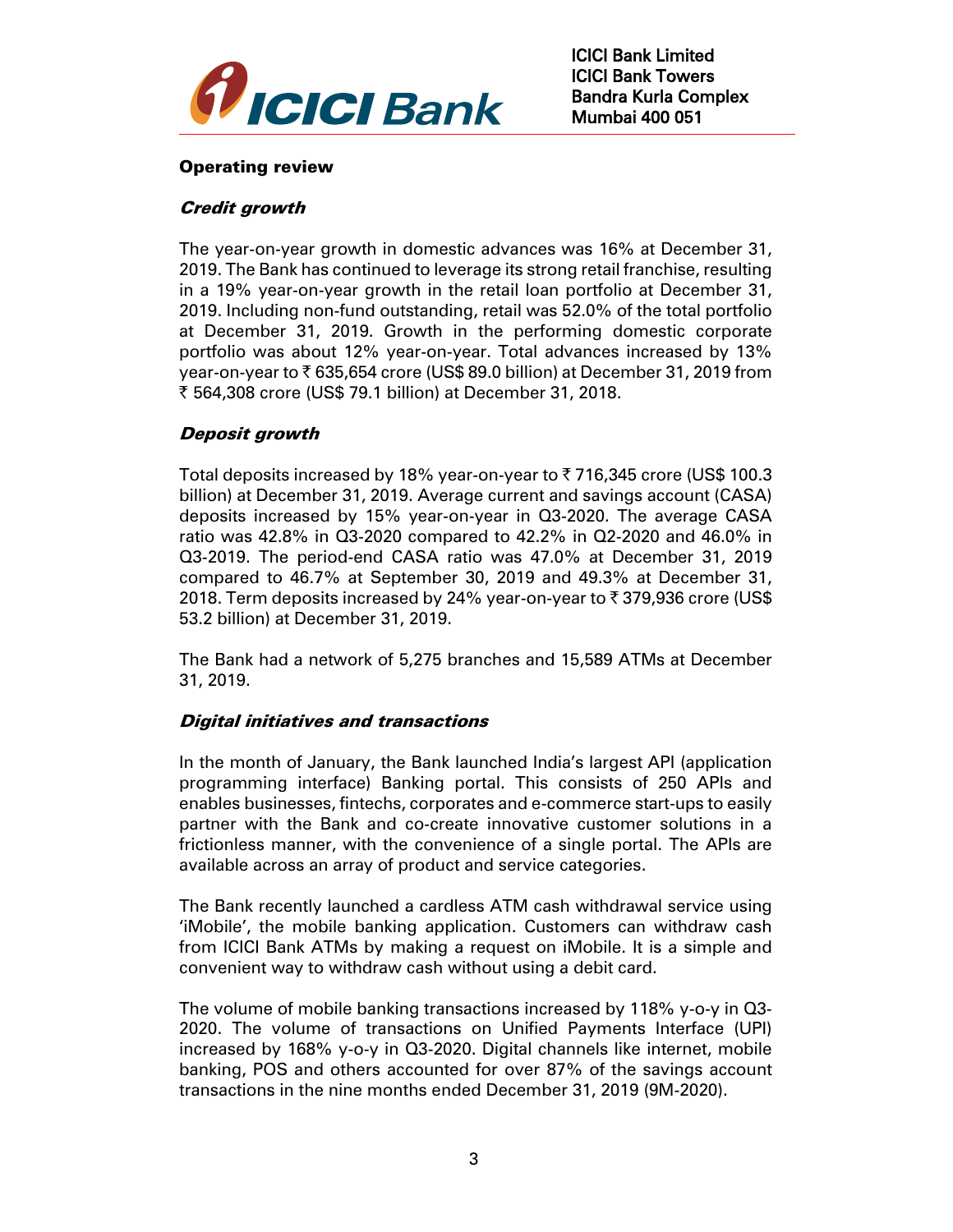

# Asset quality

During the quarter, the gross additions to NPAs were ₹ 4,363 crore (US\$ 611 million). Recoveries, upgrades and other deletions, excluding write-offs, from non-performing loans were ₹ 4,088 crore (US\$ 573 million) in Q3-2020. Net non-performing assets (NPAs) decreased by 36% from  $\bar{\tau}$  16,252 crore (US\$ 2.3 billion) at December 31, 2018 to  $\bar{\tau}$  10,389 crore (US\$ 1.5 billion) at December 31, 2019. The net NPA ratio decreased from 2.58% at December 31, 2018 to 1.49% at December 31, 2019. The provision coverage on nonperforming loans, excluding cumulative technical write-offs, increased from 68.4% at December 31, 2018 to 76.2% at December 31, 2019. The provision coverage ratio on non-performing loans, including cumulative technical write-offs, was 85.7% at December 31, 2019 compared to 76.3% at December 31, 2018. At December 31, 2019, the fund-based and non-fund based outstanding to borrowers rated BB and below (excluding nonperforming assets) was  $\bar{\xi}$  17,403 crore (US\$ 2.4 billion) compared to  $\bar{\xi}$  17,525 crore (US\$ 2.5 billion) at March 31, 2019 and  $\bar{\tau}$  16,074 crore (US\$ 2.3 billion) at September 30, 2019.

# Capital adequacy

The Bank's total capital adequacy at December 31, 2019 as per Reserve Bank of India's guidelines on Basel III norms, including profits for 9M-2020, was 16.50% and Tier-1 capital adequacy was 14.98% compared to the minimum regulatory requirements of 11.08% and 9.08% respectively.

## Consolidated results

Consolidated profit after tax was  $\bar{\tau}$  4,670 crore (US\$ 654 million) in Q3-2020 compared to  $\bar{\tau}$  1,131 crore crore (US\$ 158 million) in Q2-2020 and  $\bar{\tau}$  1,874 crore (US\$ 263 million) in Q3-2019.

Consolidated assets grew by 11% year-on-year to  $\bar{\tau}$  1,304,911 crore (US\$ 182.8 billion) at December 31, 2019 from  $\bar{\tau}$  1,177,498 crore (US\$ 165.0 billion) at December 31, 2018.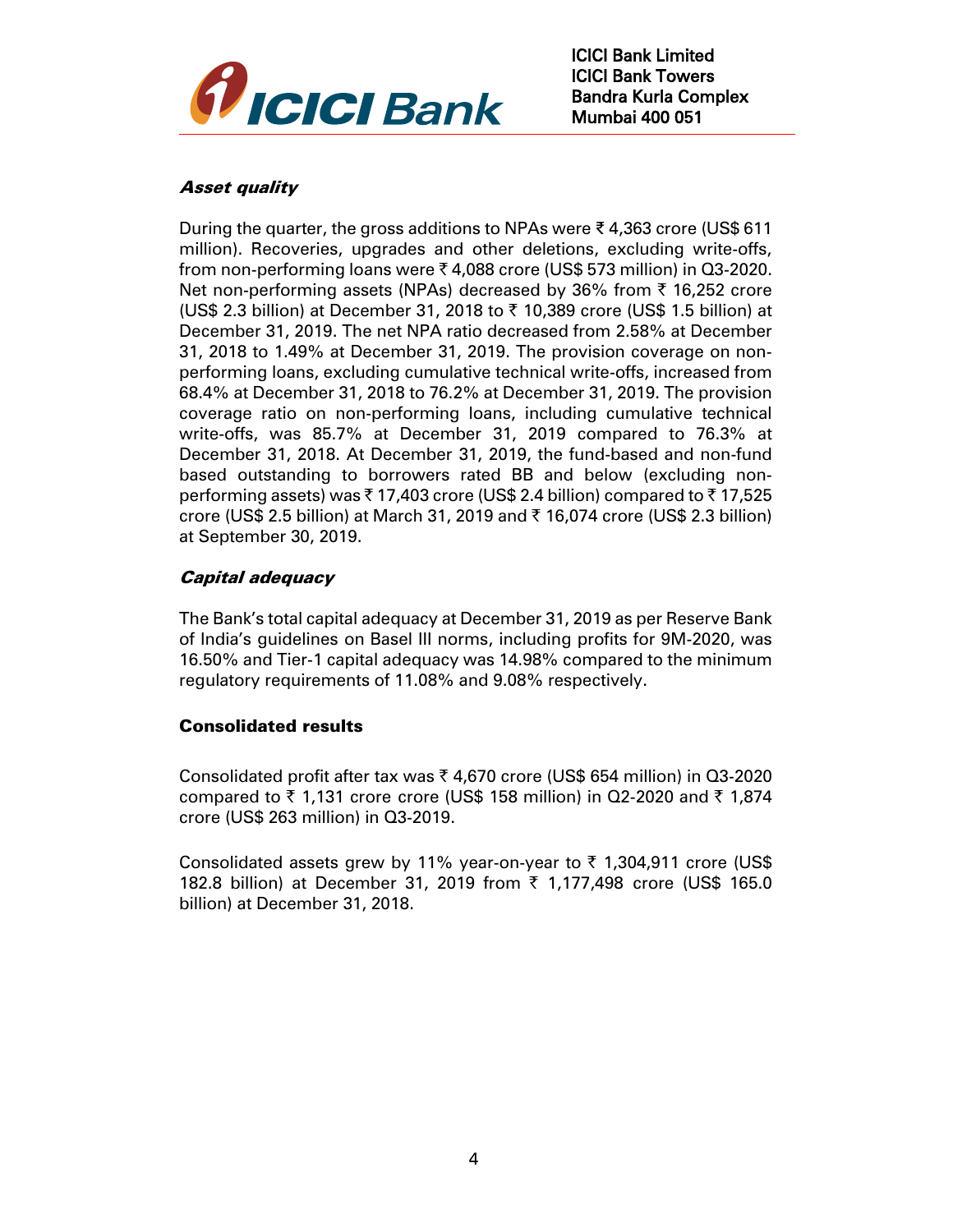

## Subsidiaries

Value of New Business (VNB) of ICICI Life grew by 25% year-on-year from  $\bar{\tau}$ 910 crore (US\$ 127 million) in the nine months ended December 31, 2018  $(9M-2019)$  to  $\overline{\zeta}$  1,135 crore (US\$ 159 million) in 9M-2020. The new business margin increased from 17.0% in FY2019 to 21.0% in 9M-2020. Protection based annualised premium equivalent grew by 66% year-on-year to  $\bar{z}$  764 crore (US\$ 107 million) in 9M-2020 and accounted for 14.1% of the total annualised premium equivalent in 9M-2020. New business received premium grew by 20% to  $\overline{\xi}$  8,173 crore (US\$ 1.1 billion) in 9M-2020. ICICI Life's profit after tax increased from  $\bar{\tau}$  297 crore (US\$ 42 million) in Q3-2019 to ₹ 302 crore (US\$ 42 million) in Q3-2020.

The Gross Direct Premium Income (GDPI) of ICICI General was ₹ 10,132 crore (US\$ 1.4 billion) in 9M-2020 compared to ₹ 11,003 crore (US\$ 1.5 billion) in 9M-2019. Excluding the crop segment, GDPI of ICICI General increased to ₹ 10,058 crore (US\$ 1.4 billion) in 9M-2020 compared to ₹ 8,883 crore (US\$ 1.2 billion) in 9M-2019. The company's combined ratio was 100.5% in 9M-2020 compared to 98.7% in 9M-2019. ICICI General's profit after tax increased by 23% to  $\bar{\tau}$  294 crore (US\$ 41 million) in Q3-2020 from ₹ 239 crore (US\$ 33 million) in Q3-2019.

The profit after tax of ICICI Securities, on a consolidated basis, as per Ind AS, was ₹ 137 crore (US\$ 19 million) in Q3-2020 compared to ₹ 101 crore (US\$ 14 million) in Q3-2019.

The profit after tax of ICICI Prudential Asset Management Company (ICICI AMC), as per Ind AS, was ₹ 305 crore (US\$ 43 million) in Q3-2020 compared to ₹ 196 crore (US\$ 27 million) in Q3-2019.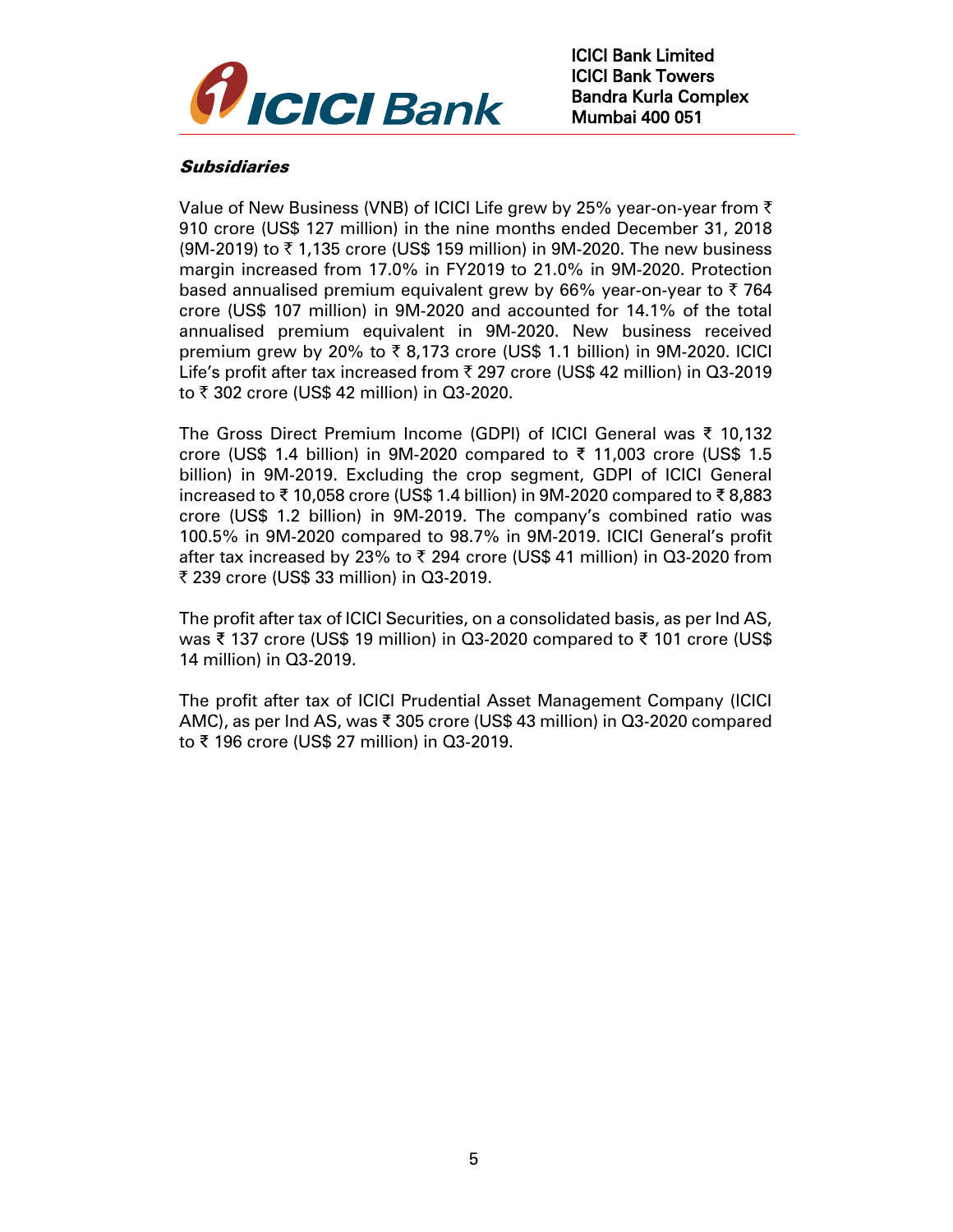

## Summary Profit and Loss Statement (as per standalone Indian GAAP accounts)

|                                              |           |       |           |       |       | ₹ crore |
|----------------------------------------------|-----------|-------|-----------|-------|-------|---------|
|                                              | <b>FY</b> | $Q3-$ | 9M-       | $Q2-$ | $Q3-$ | 9M-     |
|                                              | 2019      | 2019  | 2019      | 2020  | 2020  | 2020    |
| <b>Net interest</b>                          | 27,015    | 6,875 | 19,395    | 8,057 | 8,545 | 24,340  |
| income<br><b>Non-interest</b>                |           |       |           |       |       |         |
| income                                       | 13,146    | 3,404 | 9,681     | 3,854 | 4,043 | 11,143  |
| - Fee income                                 | 11,989    | 3,062 | 8,811     | 3,478 | 3,596 | 10,112  |
| - Dividend income<br>from subsidiaries       | 1,078     | 324   | 809       | 377   | 367   | 935     |
| - Other income                               | 79        | 18    | 61        | (1)   | 80    | 96      |
| Less:                                        |           |       |           |       |       |         |
| Operating expense                            | 18,089    | 4,612 | 13,081    | 5,378 | 5,571 | 15,823  |
| <b>Core operating</b><br>profit <sup>1</sup> | 22,072    | 5,667 | 15,995    | 6,533 | 7,017 | 19,660  |
| - Treasury income                            | $1,366^2$ | 479   | $1,210^2$ | 341   | 531   | 1,051   |
| <b>Operating profit</b>                      | 23,438    | 6,146 | 17,205    | 6,874 | 7,548 | 20,711  |
| Less:                                        |           |       |           |       |       |         |
| Provisions                                   | 19,661    | 4,244 | 14,210    | 2,507 | 2,083 | 8,086   |
| Profit before tax                            | 3,777     | 1,902 | 2,995     | 4,367 | 5,465 | 12,625  |
| Less:                                        |           |       |           |       |       |         |
| Tax                                          | 414       | 297   | 601       | 792   | 1,319 | 2,996   |
| One time additional                          |           |       |           |       |       |         |
| charge on re-                                |           |       |           | 2,920 |       | 2,920   |
| measurement of                               |           |       |           |       |       |         |
| deferred tax assets <sup>3</sup>             |           |       |           |       |       |         |
| <b>Profit after tax</b>                      | 3,363     | 1,605 | 2,394     | 655   | 4,146 | 6,709   |

1. Excluding treasury income

2. Includes profit on sale of shareholding in subsidiaries of  $\bar{\tau}$  1,110 crore in FY2019 and 9M-2019

- 3. The Bank had decided to exercise the option of lower tax rate available under Section 115BAA of the Income Tax Act, 1961, as introduced by Taxation Laws (Amendment) Ordinance, 2019, with effect from FY2020. Accordingly, the Bank had recognised the provision for income tax for Q2- 2020 and H1-2020 and re-measured the accumulated deferred tax asset at March 31, 2019 based on the rate prescribed under Section 115BAA. The resultant impact had been taken through the profit and loss account. The re-measurement of accumulated deferred tax asset has resulted in a one-time additional charge of *₹* 29.20 billion in standalone financial results in Q2-2020 and 9M-2020.
- 4. Prior period figures have been re-grouped/re-arranged where necessary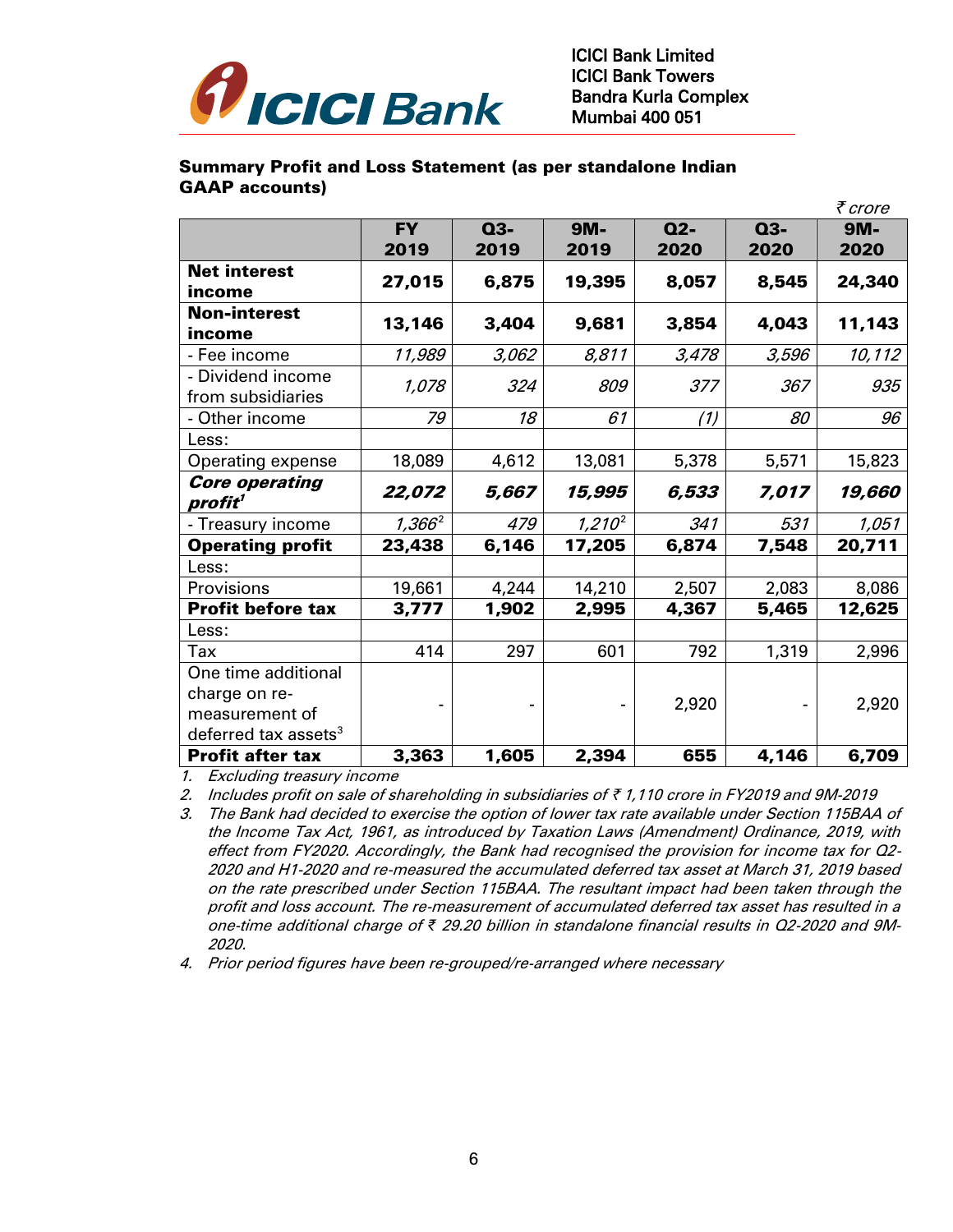

# Summary Balance Sheet

|                                                              |           |           |           | ₹ crore   |
|--------------------------------------------------------------|-----------|-----------|-----------|-----------|
|                                                              | 31-Dec-18 | 31-Mar-19 | 30-Sep-19 | 31-Dec-19 |
| <b>Capital and Liabilities</b>                               |           |           |           |           |
| Capital                                                      | 1,288     | 1,289     | 1,292     | 1,294     |
| Employee stock options<br>outstanding                        | 5         | 5         | 4         | 4         |
| Reserves and surplus                                         | 105,874   | 107,074   | 109,314   | 113,703   |
| Deposits                                                     | 606,755   | 652,920   | 696,273   | 716,345   |
| <b>Borrowings (includes</b><br>subordinated debt)            | 164,293   | 165,320   | 151,033   | 137,375   |
| <b>Other liabilities</b>                                     | 34,149    | 37,851    | 39,095    | 38,347    |
| <b>Total Capital and</b><br><b>Liabilities</b>               | 912,364   | 964,459   | 997,011   | 1,007,068 |
|                                                              |           |           |           |           |
| <b>Assets</b>                                                |           |           |           |           |
| Cash and balances with<br><b>Reserve Bank of India</b>       | 34,365    | 37,858    | 41,495    | 36,215    |
| Balances with banks and<br>money at call and short<br>notice | 32,094    | 42,438    | 30,144    | 34,222    |
| Investments                                                  | 197,730   | 207,733   | 223,376   | 227,480   |
| Advances                                                     | 564,308   | 586,647   | 613,359   | 635,654   |
| <b>Fixed assets</b>                                          | 7,818     | 7,931     | 7,936     | 8,088     |
| Other assets                                                 | 76,049    | 81,852    | 80,701    | 65,409    |
| <b>Total Assets</b>                                          | 912,364   | 964,459   | 997,011   | 1,007,068 |

1. Prior period figures have been re-grouped/re-arranged where necessary.